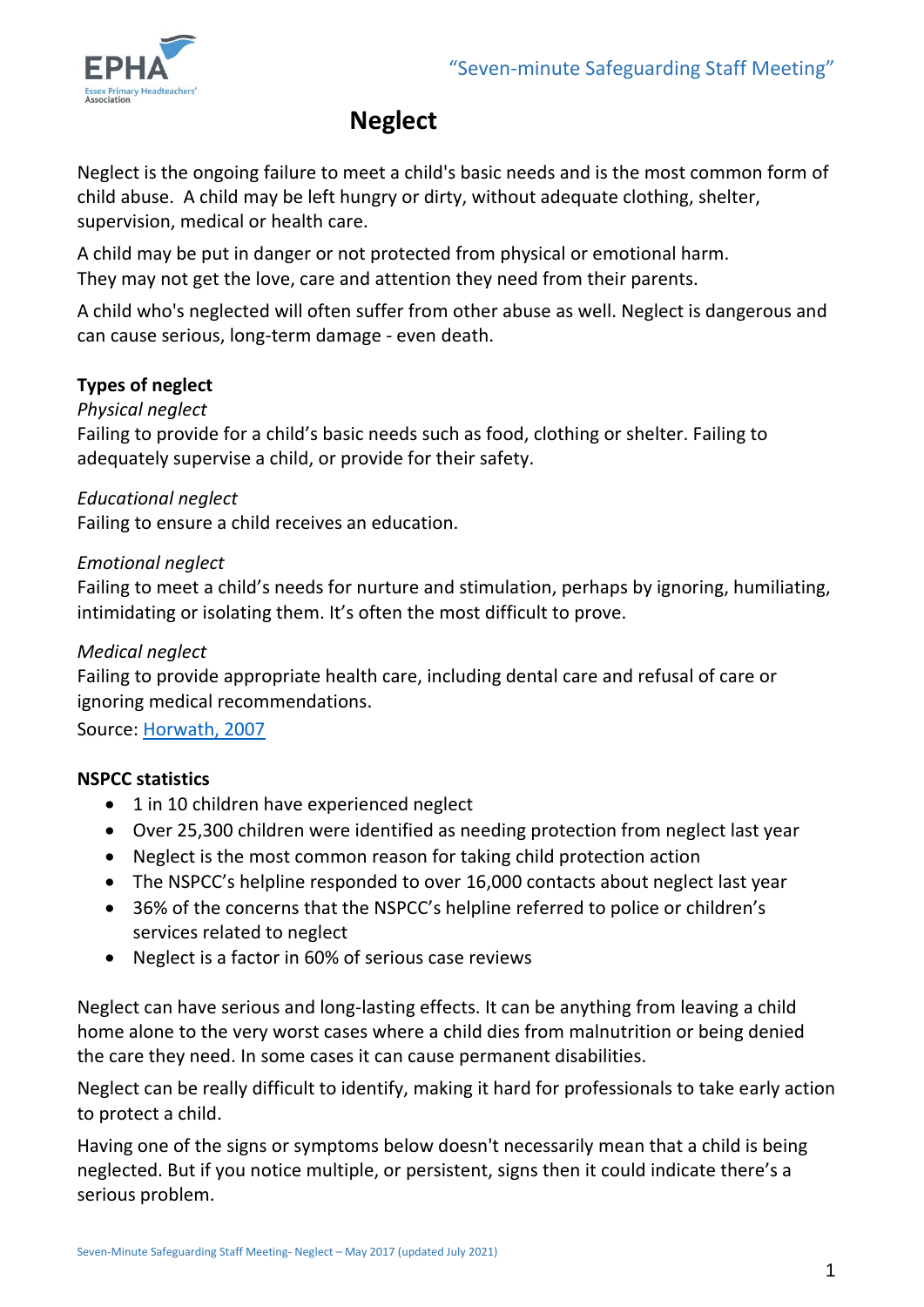

# **Some of the following signs may be indicators of neglect**

Children who are neglected may have:

# *Poor appearance and hygiene*

They may:

- be smelly or dirty
- have unwashed clothes
- have inadequate clothing, e.g. not having a winter coat
- seem hungry or turn up to school without having breakfast or any lunch money
- have frequent and untreated nappy rash in infants.

# *Health and development problems*

They may have:

- untreated injuries, medical and dental issues
- repeated accidental injuries caused by lack of supervision
- recurring illnesses or infections
- not been given appropriate medicines
- missed medical appointments such as vaccinations
- poor muscle tone or prominent joints
- skin sores, rashes, flea bites, scabies or ringworm
- thin or swollen tummy
- Anaemia
- tiredness
- faltering weight or growth and not reaching developmental milestones (known as failure to thrive)
- poor language, communication or social skills.

## *Housing and family issues*

They may be:

- living in an unsuitable home environment, for example, dog mess being left or not having any heating
- left alone for a long time
- taking on the role of carer for other family members.

An increased risk of neglect and emotional abuse may be more likely in homes where there is domestic abuse; substance misuse; unemployment; mental ill health; an absence or perceived absence of a helpful supportive network; lack of intimate emotional support or poverty. As with all child protection assessments, factors like this should be specifically explored when assessing the child, although their absence does not mean neglect or emotional abuse will not be present.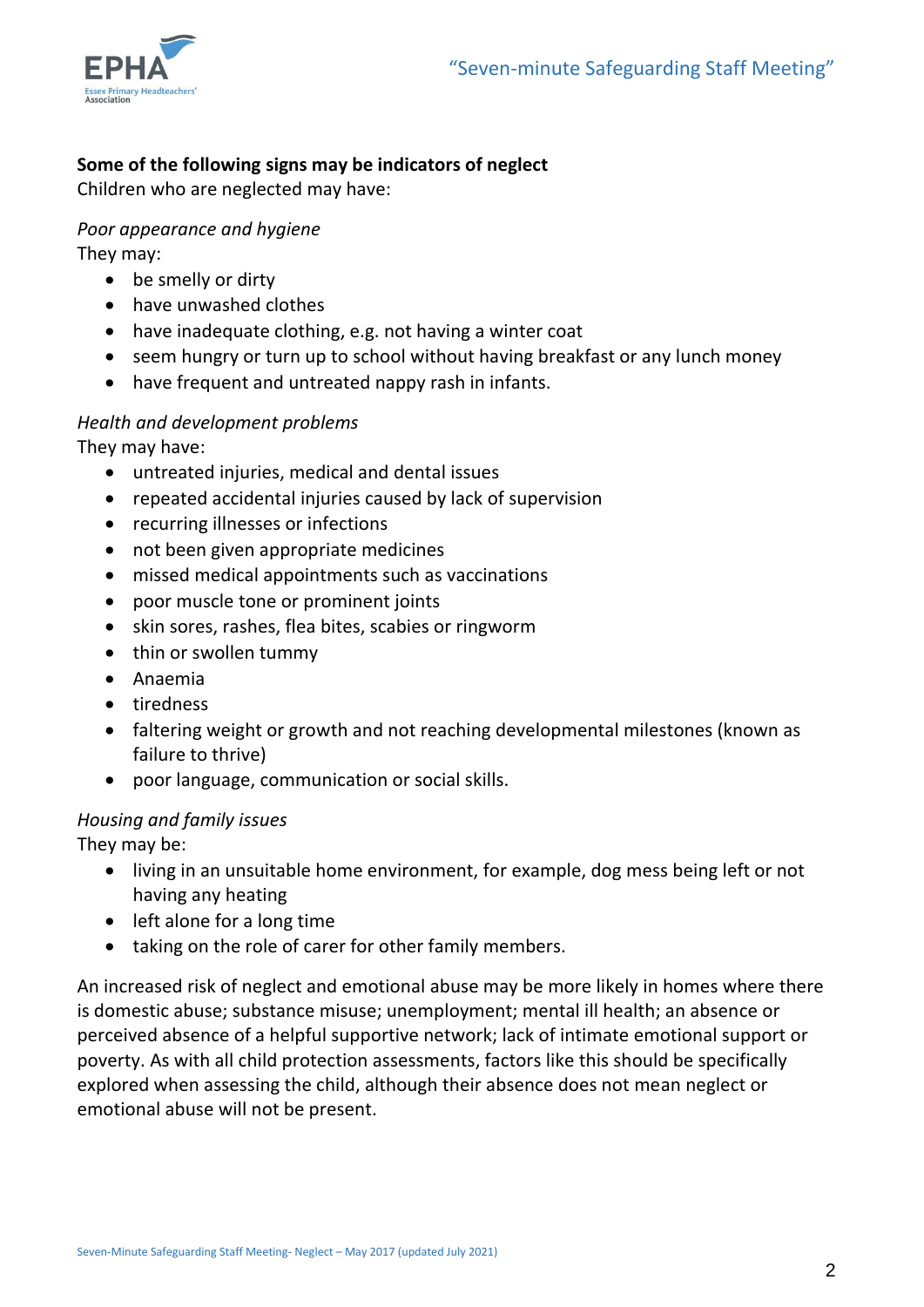

# **The impact of neglect**

Children who have been neglected may experience short-term and long-term effects that last throughout their life.

Children who don't get the love and care they need from their parents may find it difficult to maintain healthy relationships with other people later in life, including their own children.

Children who have been neglected are more likely to experience mental health problems including depression and post-traumatic stress disorder.

Young people may also take risks, such as running away from home, breaking the law, abusing drugs or alcohol, or getting involved in dangerous relationships - putting them at risk from sexual exploitation.

# **Effects on relationships and attachment**

A parent or carer's behaviour has a big impact on a child. It can also affect the relationship between parent and child.

This relationship, or bond, between a child and their primary caregiver - usually mum or dad, but sometimes another family member or carer - is described by attachment theory. When a child is neglected they don't usually have a good relationship or bond with their parent. Psychologists would describe this as a poor attachment.

Poor attachment can significantly affect the relationships that people have throughout their lives, including how they interact with their own children. Early intervention can change attachment patterns, reducing harm to a child and helping them to form positive attachments in adulthood.

[\(Howe, 2011\)](https://www.nspcc.org.uk/preventing-abuse/child-abuse-and-neglect/neglect/signs-symptoms-effects-neglect/#pageref2675)

Relationships with parents:

*One study of neglected children showed that:*

- Living in the family can be lonely for both parent and child because there is little exchange of information, and there may be a lack of emotional warmth between them.
- Some parents are more negative in comparison to non-neglecting parents.
- The parents may make more demands of their children, and are unlikely to respond to requests from their children for support. Neglected children come to expect less support from their mothers, in comparison to non-neglected children.

## **Effects on brain development**

The first years of a child's life have a big impact on how their brain develops. That is why neglect can be so damaging – a child's experiences can change their thought processes and neural pathways.

If a baby is malnourished, neural cells can become weak or damaged and this can cause lowered brain function.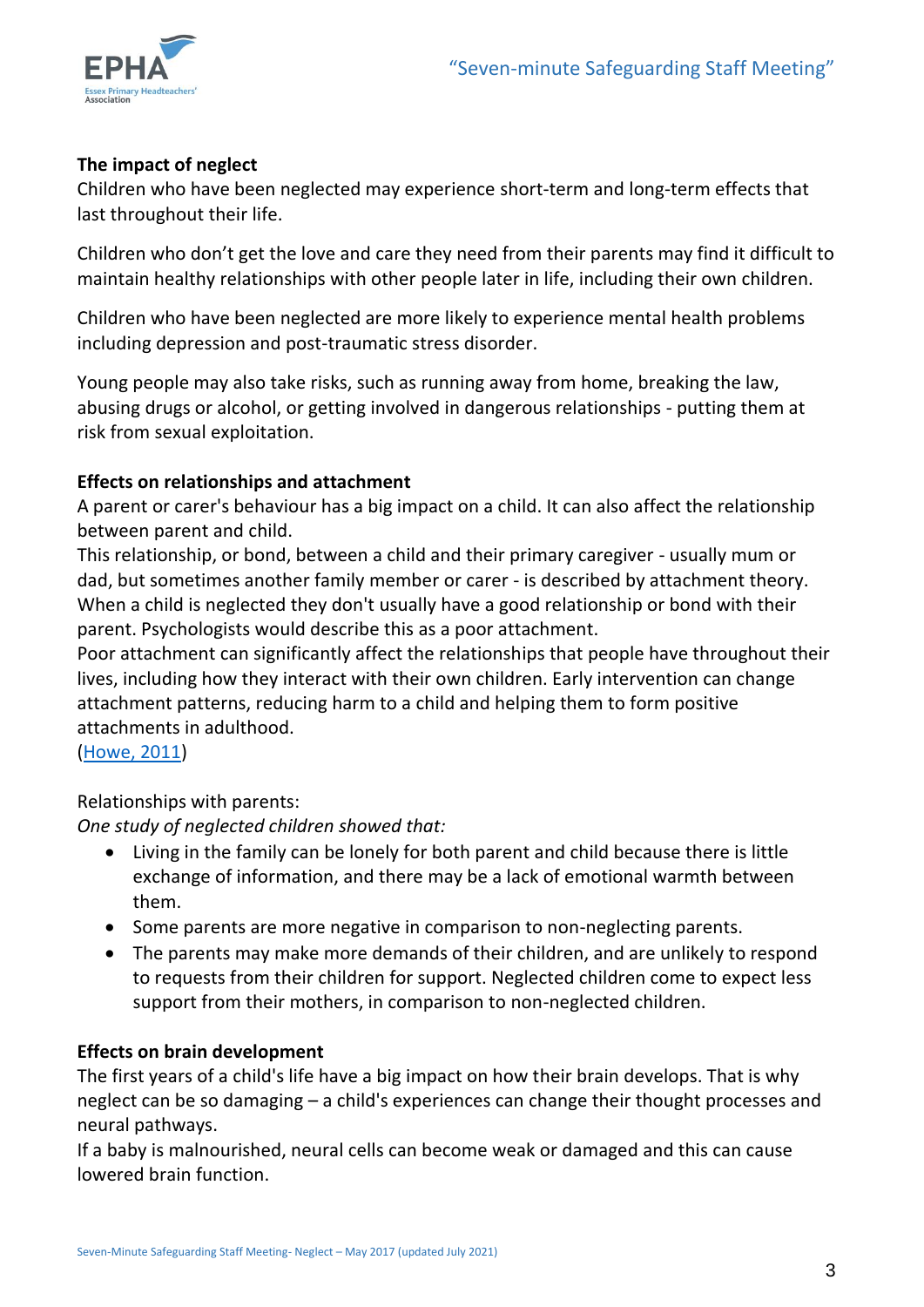

If a child has a poor relationship, attachment or little interaction with a parent then it can change how their brain develops emotional and verbal pathways.

Neglect can severely alter the way a child's brain works. This can lead to an increased risk of depression in later life as well as dissociative disorders and memory impairments. Changes to the brain caused by neglect have also been linked to panic disorder, posttraumatic stress disorder (PTSD) and attention deficit and hyperactivity disorder (ADHD). [\(Child Welfare Information Gateway, 2009\)](https://www.nspcc.org.uk/preventing-abuse/child-abuse-and-neglect/neglect/signs-symptoms-effects-neglect/#pageref2674)

#### **School performance:**

Children who have been neglected may have more difficulty than their classmates carrying out complex tasks, particularly when they are required to understand and follow instructions that involve visual and motor integration; this was tested by asking the children to trace geometric shapes of increasing difficulty against the clock.

They are likely to have a lower IQ than their classmates, although results of literacy or numeracy assessments varied across studies.

Despite poor performance in some areas, neglected children may be better at problem solving, planning and abstract thinking than other children.

#### **Behaviour:**

The impact on behaviour is often greatest when neglect starts early in a child's life, or if the child is both neglected and emotionally abused. They may present as aggressive and hostile, for example, the child may be prone to angry outbursts or lashing out towards others.

They may be more impulsive than other children, and may show features seen in Attention Deficit Hyperactivity Disorder (ADHD), for example, poor concentration or impulsive behaviour.

Neglected children specifically, may be particularly quiet or withdrawn.

## **What school staff should do if they have concerns about a child**

If staff members have any concerns about a child they will need to decide what action to take.

Any concern about a child should always trigger a conversation with the designated safeguarding lead to agree a course of action, although any staff member can make a referral to children's social care.